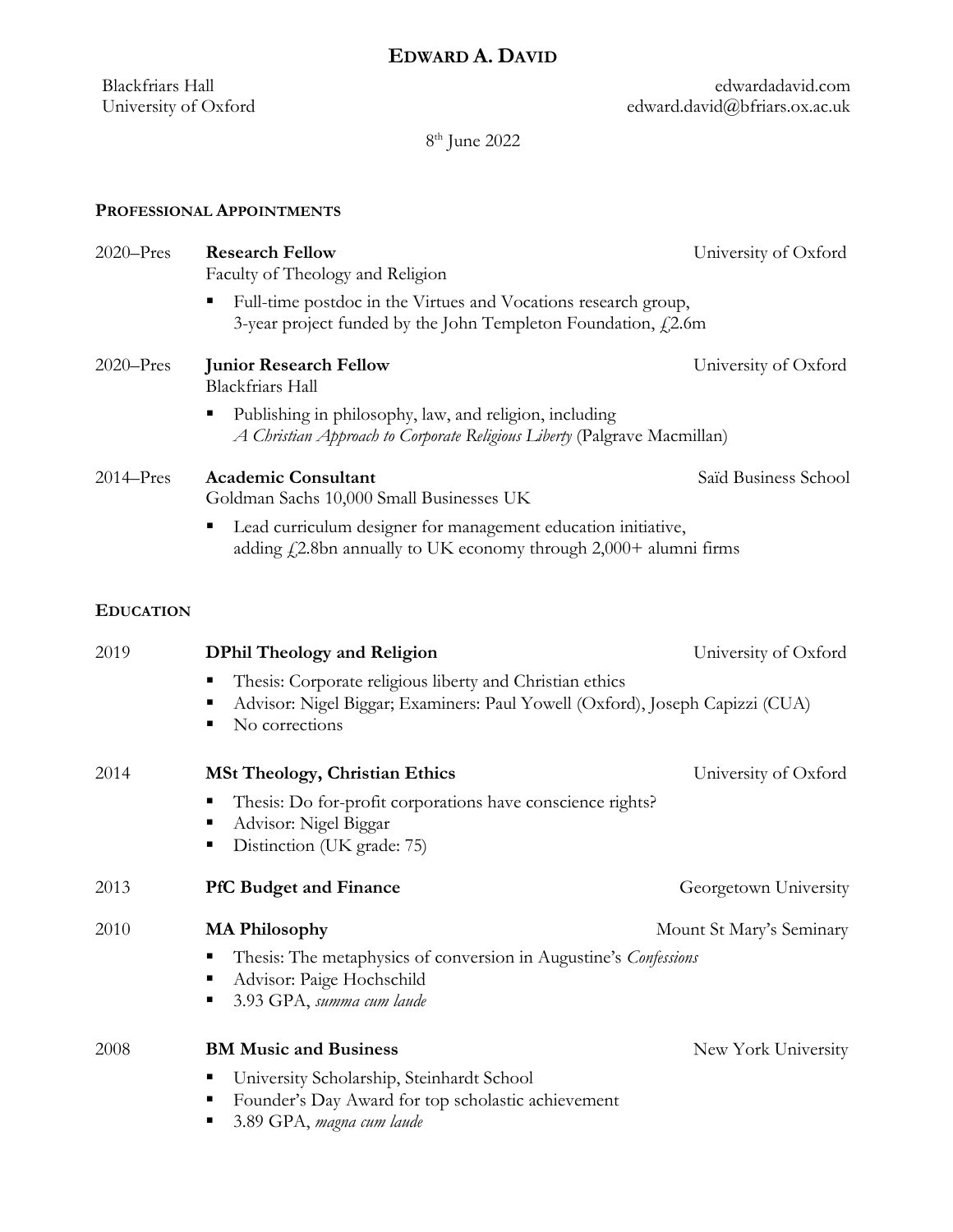## **SCHOLARLY PUBLICATIONS**

## **Books**

- 2020 **(4) David, E. A**., *A Christian Approach to Corporate Religious Liberty*, Palgrave Frontiers in Philosophy of Religion series, Palgrave Macmillan, September 2020. Softcover 2021.
	- Included in the 2020 Law and Religion bibliography of the Association of American Law Schools
	- Reviews, including those known to be in progress:
		- 1. Hodge, D. *Journal of Religion & Spirituality in Social Work* (May 2022).
		- 2. Calhoun, A. *Studies in Christian Ethics* 35, no. 2 (May 2022): 375–378.
		- 3. Pietrzyk, P. *New Blackfriars* 103, no. 1103 (Jan 2022): 156–159.
		- 4. Potts, G. *Journal of Markets & Morality* 24, no. 2 (Nov 2021): 462–463.
		- 5. *First Things*, forthcoming.
		- 6. *Irish Theological Quarterly*, forthcoming.
		- 7. *Journal of Church and State*, forthcoming.
		- 8. *Journal of Law and Religion*, forthcoming.
		- 9. *Journal of Moral Theology*, forthcoming.
		- 10. *Oxford Journal of Law and Religion*, forthcoming.

## **Refereed Journal Articles**

| $2022$ (3) | Lee, M. and <b>E. A. David</b> , Religious deviance and psychological medicine in the Second      |
|------------|---------------------------------------------------------------------------------------------------|
|            | Great Awakening: the asylum narratives of Elizabeth T. Stone (b. 1811)', <i>Journal of Church</i> |
|            | and State (Apr 2022), https://doi.org/10.1093/jcs/csac020.                                        |
|            |                                                                                                   |

- 2021 (2) **David, E. A.**, 'Narrative and truthfulness through the body: interpreting Mark Wynn', *Studies in Christian Ethics* 35, no. 1 (Jan 2022): 36–40, first published online Nov 2021.
- 2019 (1) **David, E. A.**, 'Is group ontology morally distracting? A natural law approach to corporate religious liberty', *Oxford Journal of Law and Religion* 8, no. 3 (Oct 2019): 641–667.

## **WORKS IN PROGRESS**

- **(5)** *The Collected Works of Elizabeth T. Stone (b. 1811)*, book proposal.
- (4) 'Augustine and religious freedom in Finland', journal article manuscript.
- (3) 'Character in finance: a thematic analysis', journal article manuscript.
- (2) 'Virtue in tech: a thematic analysis', journal article manuscript.
- (1) 'Responsible AI', journal article manuscript, *Frontiers in Psychology*, **invited**.

## **MANAGEMENT EDUCATION COURSES**

2022 **(3)** *Goldman Sachs 10,000 Small Businesses UK*, ed. **E. A. David**, Goldman Sachs International,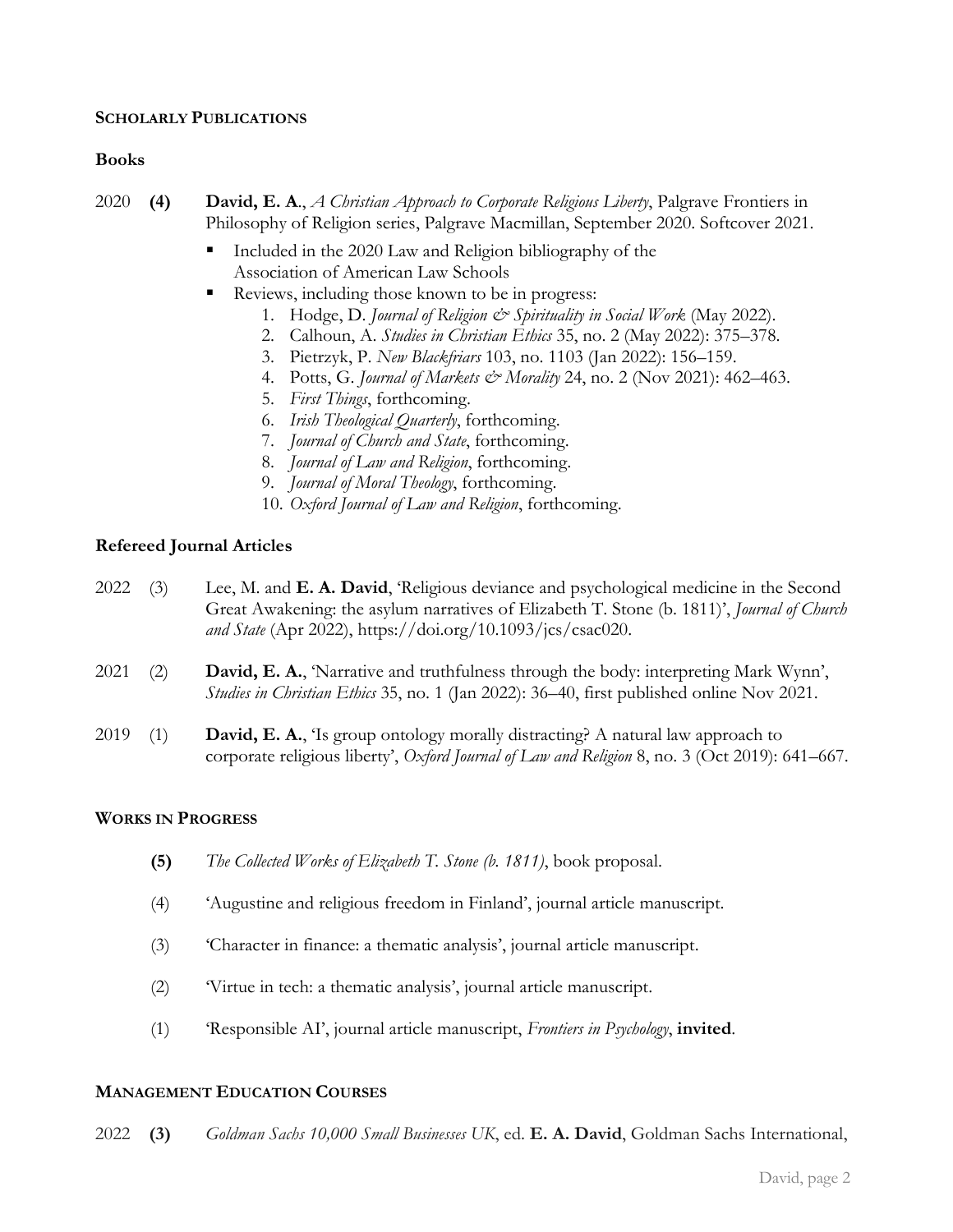January 2016, 1st ed., recurring, now in 17th ed.

- 2020 (2) **David, E. A**. et al., *Reimagining Business*, Goldman Sachs 10,000 Small Businesses UK*,* Goldman Sachs International, April 2020.
- 2018 (1) **David, E. A**., *Fundamentals of sales and marketing, with Goldman Sachs 10,000 Women*, Coursera, July 2018, 1st ed., recurring, reissued 2020 in Spanish and Portuguese.

## **BOOK REVIEWS**

- 2022 **(4) David, E. A.**, 'Work as a Calling: from Meaningful Work to Good Work. By Garrett W. Potts', forthcoming.
- 2022 (3) **David, E. A.**, 'Wealth, Virtue, and Moral Luck: Christian Ethics in an Age of Inequality. By Kate Ward', *Journal of Moral Theology*, forthcoming.
- 2021 (2) **David, E. A.**, 'Post-Liberal Religious Liberty: Forming Communities of Charity. By Joel Harrison', *Studies in Christian Ethics* 34, no. 4 (Nov 2021): 555–557.
- 2017 (1) **David, E. A.**, 'The Ethics of Discernment: Lonergan's Foundations for Ethics. By Patrick H. Byrne', *The Journal of Theological Studies* 68, no. 2 (Oct 2017): 870–873.

## **ONLINE PUBLICATIONS AND PUBLIC ENGAGEMENT**

- 2021 **(9) David, E. A.**, 'Fasting', radio interview, *Voice of Islam UK*, 14 May.
- 2021 (8) **David, E. A.**, 'Church autonomy and the *corpus mysticum* tradition', *Canopy Forum*, Emory University, 6 May.
	- Response: Pennell, J., 'The *corpus mysticum* and church freedom: a response to Edward David', *Canopy Forum*, Emory University, 25 May 2021.
- 2021 (7) **David, E. A.**, 'Why do restrictions on religious attendance cause "irreparable harm"? A Catholic reflection on *Diocese of Brooklyn v. Cuomo*', *Canopy Forum*, 19 April.
- 2021 (6) **David, E. A.**, 'Philosophy, psychology, and the significance of prayer', live radio interview, *Voice of Islam UK*, 30 March.
- 2021 (5) **David, E. A.**, 'A Christian Approach to Corporate Religious Liberty: an interview with Edward A. David', podcast, *New Books in Christian Studies*, 12 March.
- 2021 (4) **David, E. A.**, 'Extracting our abstractions: why we need a Christian approach to corporate religious liberty', *Canopy Forum*, Emory University, 5 March.
- 2021 (3) **David, E. A.**, 'UN World Interfaith Harmony Week', live radio interview, *Voice of Islam UK*, 29 January.
- 2021 (2) **David, E. A.**, 'The virtue of religion: rethinking America's approach to international religious freedom', *Berkley Center*, Georgetown University, 12 January.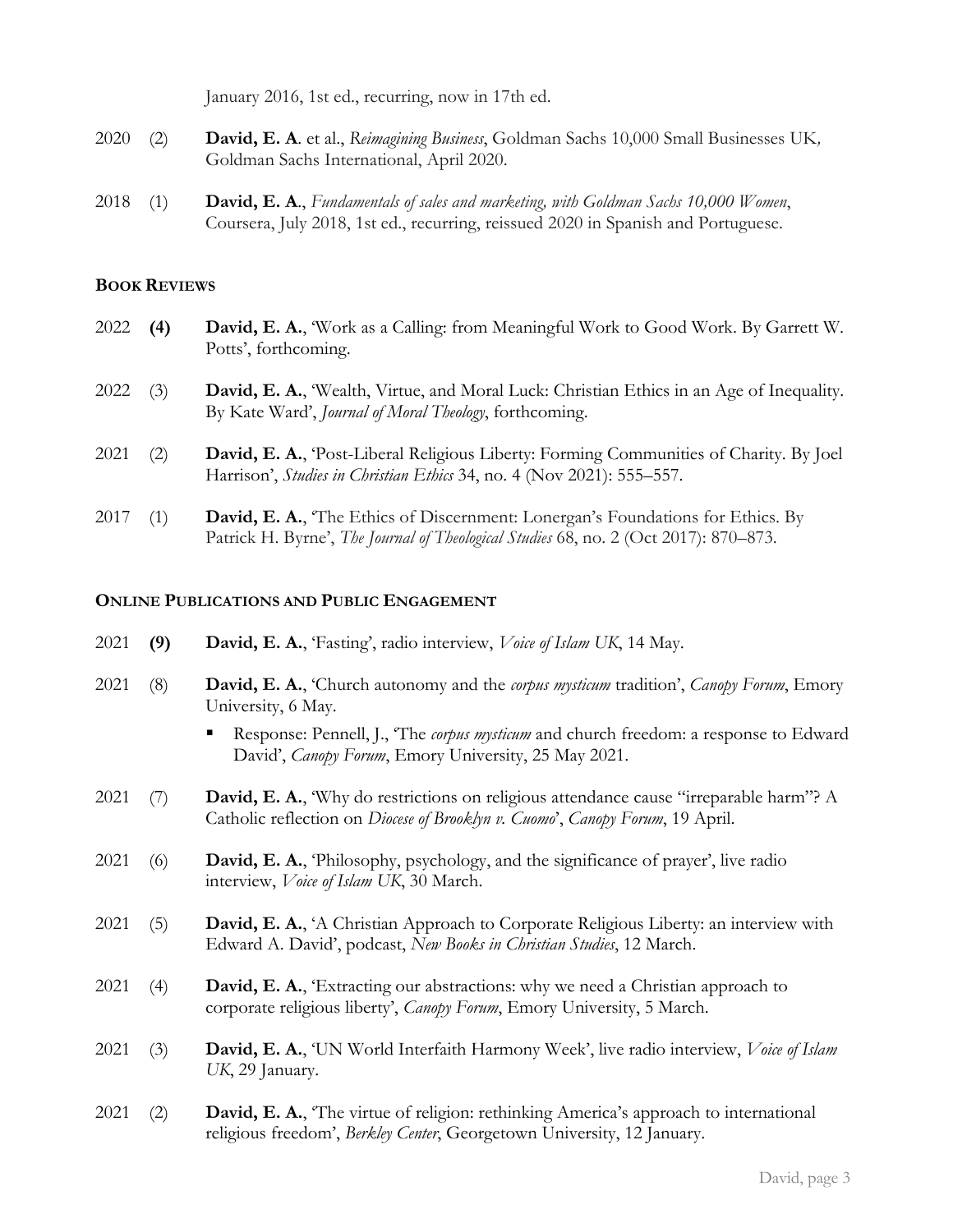2013 (1) 'Come, My Way', music video, arr. **E. A. David**, Dominican Friars Province of St Joseph, 28 August, https://youtu.be/Y3SSCuSMLK4.

## **INVITED TALKS**

| 2022 | (12) | 'Religious deviance and psychological medicine in the Second Great Awakening', with M.<br>W. Lee, Oxford Centre for Life Writing, 31 May.                                    |
|------|------|------------------------------------------------------------------------------------------------------------------------------------------------------------------------------|
| 2022 | (11) | 'Practical wisdom and the law', two short video lectures for 'Law, Religion, and Public<br>Policy', a Juris Doctor elective at Trinity Law School, California, 13 March.     |
| 2021 | (10) | 'A Christian approach to corporate religious liberty', Taunton Talks, Grandpont House,<br>Oxford, 1 December.                                                                |
| 2021 | (9)  | 'Beyond the academy: connecting and contributing to professional life', Postgraduate<br>session, Annual Conference, Society for the Study of Christian Ethics, 10 September. |
| 2021 | (8)  | 'Beyond corporate personhood: how to think ethically about corporate religious liberty',<br>Institute of Economic Affairs, 28 July.                                          |
| 2021 | (7)  | 'Business ethics: saving grace or oxymoron?', panellist, Free Speech Project, Georgetown<br>University, 19 July.                                                             |
| 2021 | (6)  | "Themes from A Christian Approach to Corporate Religious Liberty', book event, Canterbury<br>Institute, 12 May.                                                              |
| 2021 | (5)  | 'Character at work: why character matters for work, the workplace and civil society',<br>policy seminar, The Centre for Social Justice, 19 March.                            |
| 2021 | (4)  | 'Responsible corporate leadership: integrating leadership and corporate responsibility',<br>guest lecture, Institute of Technology Sligo, Ireland, 9 March.                  |
| 2020 | (3)  | 'A Christian Approach to Corporate Religious Liberty: an introduction', book event, The Las<br>Casas Institute, Blackfriars Hall, University of Oxford, 3 December.          |
| 2019 | (2)  | 'Corporate religious liberty: group-agential action as legal subject', Making Social Groups<br>Visible to Law Seminar, School of Law, University College Cork, 1 March.      |
| 2018 | (1)  | 'Do family firms want to grow? Fostering virtue and productivity', Respondent to KJ<br>Barnes's Redeeming Capitalism, Symposium on Enterprise, Ethics & Development, 23 May. |

## **CONFERENCE PRESENTATIONS**

- 2022 **(13)** 'Is group ontology morally distracting? A natural law approach to corporate religious liberty', International Consortium for Law and Religion Studies, Cordoba, 20 September.
- 2022 (12) 'An ethics model of the firm: virtue and coordinated action', Annual Conference, Society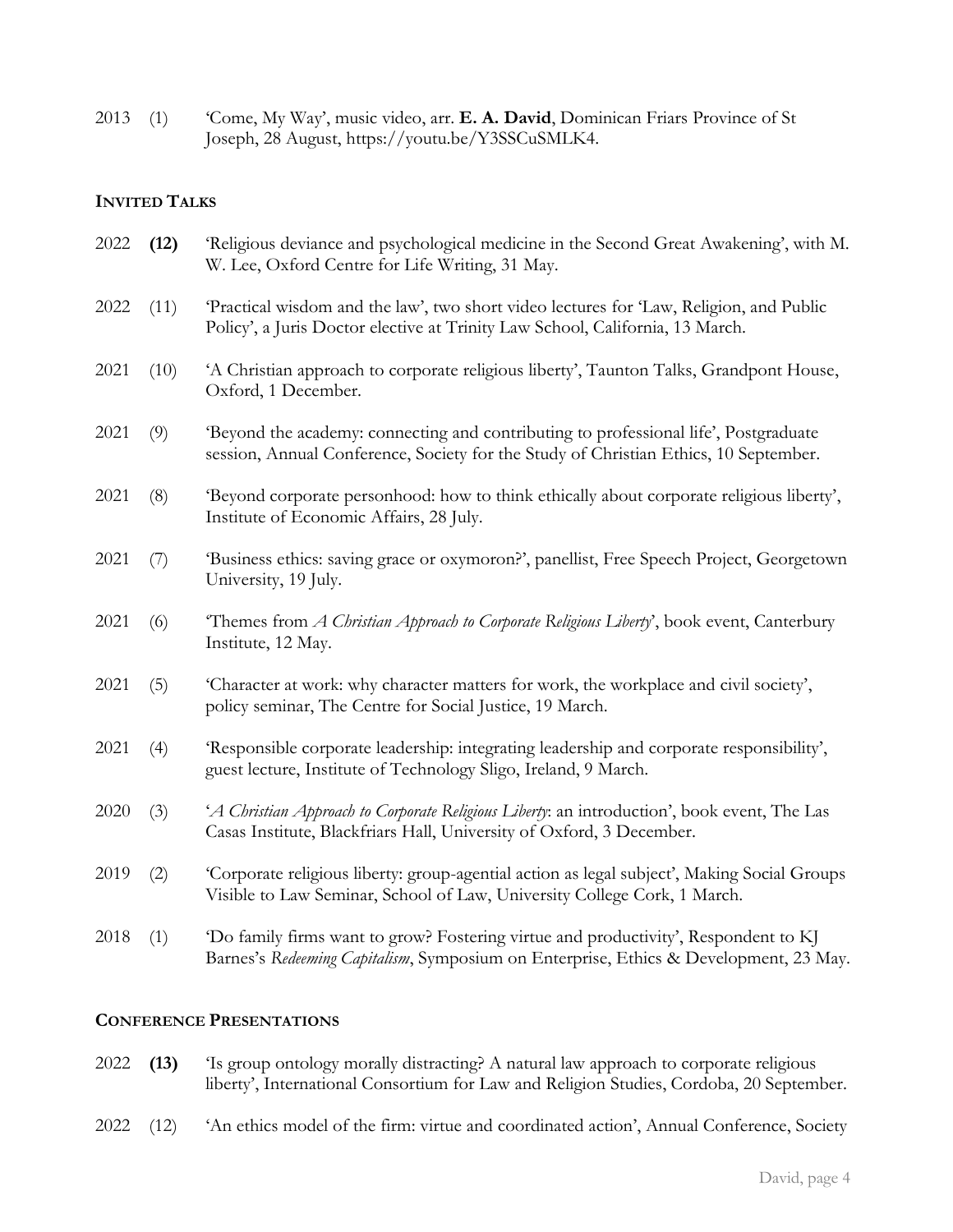for Business Ethics, peer reviewed, 4 August.

| 2022 | (11) | 'Response to Longing for the Good Life: Virtue Ethics after Protestantism by Pietre Vos',<br>European Academy of Religion, Bologna, invited, 20 June.                        |
|------|------|------------------------------------------------------------------------------------------------------------------------------------------------------------------------------|
| 2022 | (10) | 'Augustine and Finland's Freedom of Religion Act: a "dialogue on theology of law"',<br>Research Conference in Theology and Religion, University of Helsinki, 19 May.         |
| 2021 | (9)  | 'Response to "Truth, lies & Christian ethics: a narratival perspective" by Mark Wynn',<br>Society for the Study of Christian Ethics, invited, 10 September.                  |
| 2021 | (8)  | Transformative learning and moral character education', The Role of Philosophy of<br>Education in Teacher Training and Practice, Philippine Normal University, 18 August.    |
| 2021 | (7)  | 'From household to nation: the Wisdom Literature and practical moral reason', Early<br>Career Conference, Centre for Catholic Studies, Durham University, 14 June.           |
| 2019 | (6)  | 'A tale of two Thomases: the moral theology of Piketty's Capital in the Twenty-First<br>Century', Annual Conference, Society for the Study of Christian Ethics, 6 September. |
| 2019 | (5)  | 'A sacramental model of church autonomy doctrine', Graduate Conference, Society for<br>the Study of Theology, 13 July.                                                       |
| 2019 | (4)  | 'To whom or to what does corporate religious liberty apply?', Early Career Conference,<br>Centre for Catholic Studies, Durham University, 12 June.                           |
| 2016 | (3)  | 'What is corporate conscience, and whose conscience rights win?', Oxford-Jerusalem<br>Conference, University of Oxford and Hebrew University of Jerusalem, 27 March.         |
| 2014 | (2)  | The first principle(s) of morality: comparing Thomas Aquinas and Germain Grisez',<br>Catholicism and Critical Theory, Durham University, 28 April.                           |
| 2014 | (1)  | 'The Affordable Care Act, corporate conscience and theological ethics', Futures of<br>Capitalism, University of Winchester, 9 April.                                         |

## **INVITED CAMPUS AND DEPARTMENTAL TALKS**

- 2022 **(11)** 'The social character of business: an ethics model of the firm', The Common Good Project, Faculty of Law, Oxford, 7 June.
- 2022 (10) 'Integration of faith, work, and research', Graduate Christian Forum, University of Oxford, 18 May.
- 2022 (9) 'Insight into consultancy: new trends in the sector', Oxford Women in Business, University of Oxford, 5 May.
- 2022 (8) 'Theology and character education', Social Sciences Stream, Developing a Christian Mind, University of Oxford, 19 March.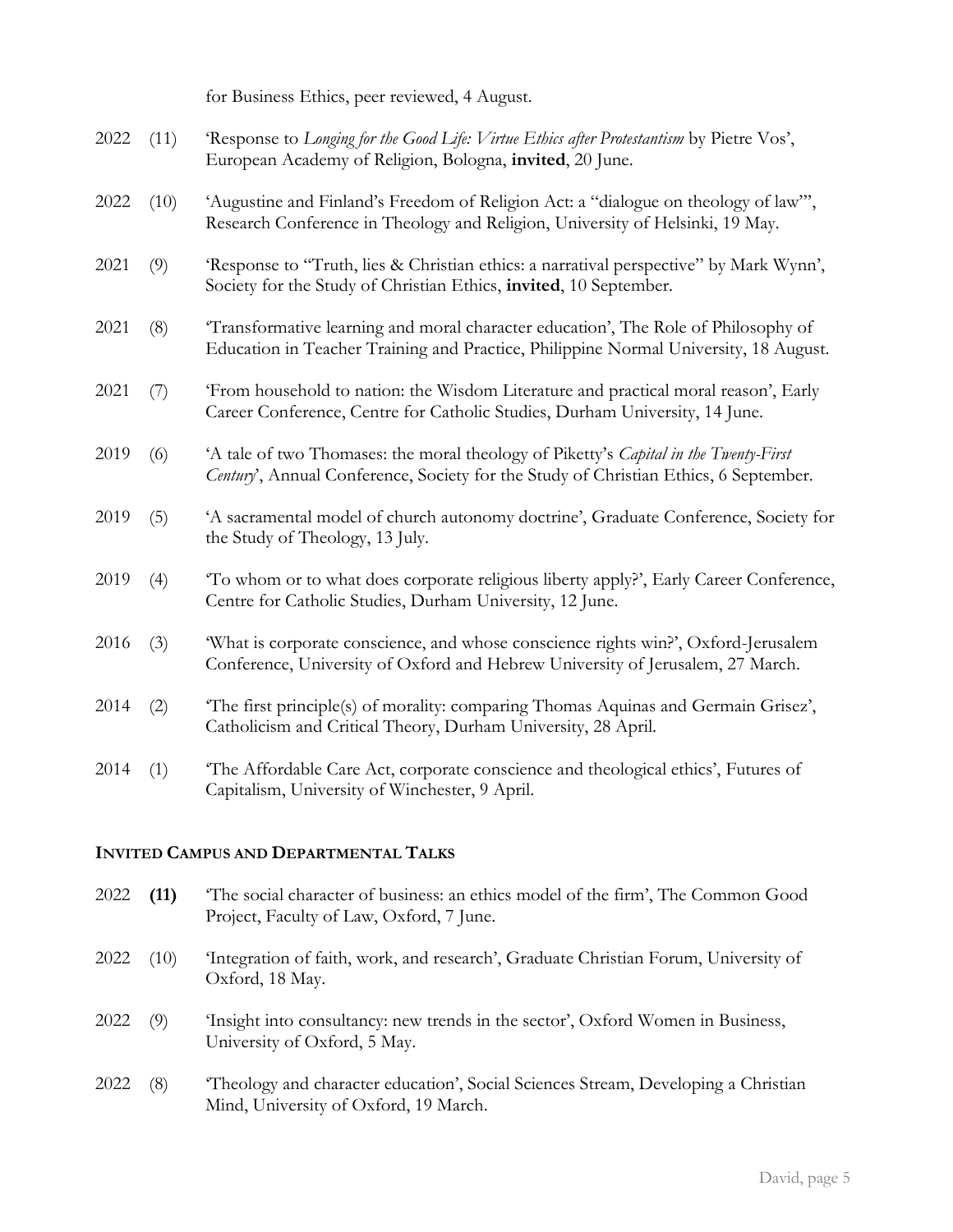| 2021 | (7) | Transformative learning theory and Aristotelian character education', Blackfriars Hall,<br>University of Oxford, 28 October.                                                           |
|------|-----|----------------------------------------------------------------------------------------------------------------------------------------------------------------------------------------|
| 2021 | (6) | 'The church in law, ethics, and theology', Graduate Theological Society, University of<br>Oxford, 18 October.                                                                          |
| 2021 | (5) | 'From household to nation: the Wisdom Literature and practical moral reason', Oxford<br>Scriptural Reasoning Group, 16 February.                                                       |
| 2019 | (4) | 'Corporate religious liberty: a Christian ethical approach', Christian Ethics Postgraduate<br>Research Seminar, University of Oxford, 8 May.                                           |
| 2018 | (3) | 'Introduction to New Natural Law: Finnis, Boyle and Grisez', Foundations of Natural<br>Law, The Anscombe Bioethics Centre, 7 March.                                                    |
| 2016 | (2) | <i>'Burwell v Hobby Lobby, Inc.</i> an economic analysis of corporate religious liberty', Las Casas<br>Institute Graduate Seminar, Blackfriars Hall, University of Oxford, 31 October. |
| 2016 | (1) | 'Corporate religious liberty: what it is, and why it matters', The Newman Society,<br>University of Oxford, 27 October.                                                                |

## **TEACHING EXPERIENCE**

## **Goldman Sachs 10,000 Small Businesses UK, Saïd Business School**

2021 **(16) Goldman Sachs 10,000 Small Businesses UK** (Cohort facilitator)  $\blacksquare$  16-week course for 70+ small business owners 20x 60min online lectures, as facilitator to guest speakers  $\blacksquare$  2x in-person residentials

- 2019 (15) **Increasing Social Impact through Partnerships** (Lecturer, co-designed, co-taught)
	- 1x 90min session for 70 small business owners, featuring lecture and group activities

# **Blackfriars Hall, University of Oxford**

## 2021 (14) **Business Ethics** (Tutor)

- 8x 60min tutorials, 8 essays on assigned texts for 1 visiting student
- (13) **Theory of Politics** (Tutor)
	- 8x 60min tutorials, 6 essays on assigned texts for 1 visiting student

# **The Oxford Character Project, University of Oxford**

# 2021 (12) **The Oxford Global Leadership Initiative** (Seminar leader, co-designed and co-taught)

- 20-week extracurricular course for 20 Oxford postgraduate students
- 16x 60min seminars on assigned texts, personal mentoring, character-based practices
- 2x experiential-learning retreats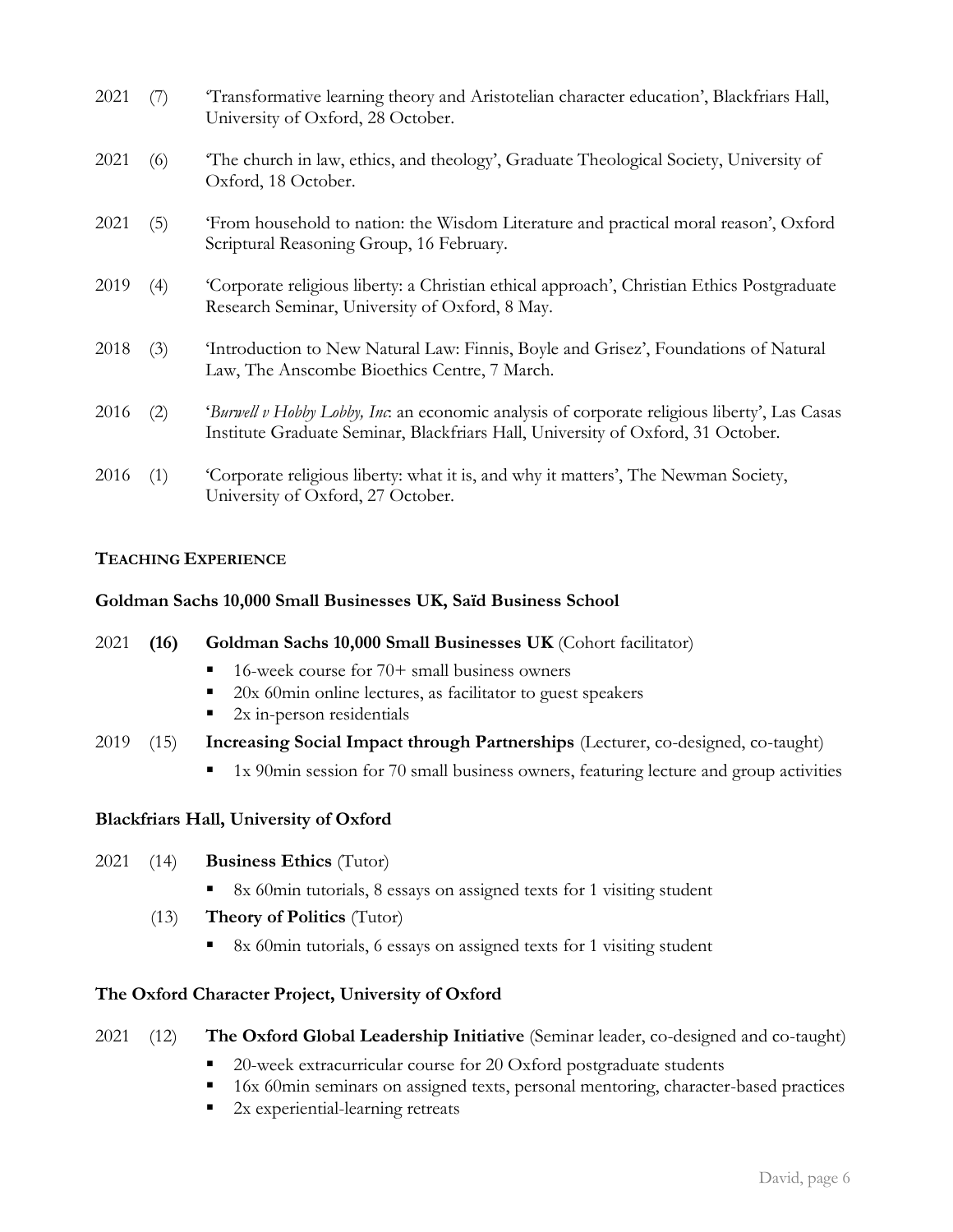# **Department of Theology, Religion, and Philosophy, University of Winchester**

- 2019 (11) **Contemporary Christian Theology** (Lecturer, designed and sole-taught)
	- Senior-level course for 20 undergraduate students
	- 14x 90min weekly lectures, 7 seminars, ad hoc personalized essay tutoring
	- Examination by final essay (4,000 words)
	- (10) **Religion & Ethics** (Lecturer, designed and sole-taught)
		- First-year course for 70 undergraduates across the humanities and social sciences
		- 14x 90min weekly lectures with case studies and debates
		- Examination by oral exam (analysis of a moral dilemma)
	- (9) **Animal Ethics & Religion** (Independent study advisor)
		- 2x 60min tutorials for 1 undergraduate student
	- (8) **Just War Theory** (Independent study advisor)
		- 2x 60min tutorials for 1 undergraduate student
	- (7) **Buddhism, Virtue Ethics and Metaphysics** (Dissertation advisor)
		- 4x 60min tutorials for 1 undergraduate student
		- Panellist for dissertation presentations

# **Trinity College, University of Oxford**

- 2019 (6) **Christian Moral Reasoning** (Tutor)
	- 8x 60min tutorials, 8 essays on assigned texts for 1 undergraduate student
	- (5) **Contraception in Roman Catholic Teaching** (Dissertation advisor)
		- 3x 60min tutorials for 1 undergraduate student

# **Faculty of Theology and Religion, University of Oxford**

- 2018 (4) **Key Themes in Systematic Theology** (Teaching assistant)
	- Assistant to Dr. Darren Sarisky (currently, Australian Catholic University)
	- 2x 90min lectures with seminar discussion for 15 undergraduate students
	- (3) **Thesis Writing Skills** (Teaching assistant)
		- 4x 60min classes for 4 undergraduate students

## **Department for Continuing Education, University of Oxford**

- 2016 (2) **Introduction to Christian Theology** (Teaching assistant)
	- Assistant to Dr. Sarah Boss
	- 2x 90 $\text{min}$  lectures for 15 adult students

## **Diocese of Oxford, Church of England and Durham University**

- 2014 (1) **Christian Ethics** (Lecturer, co-designed and co-taught)
	- 5x 90min lectures for 15 church ministry candidates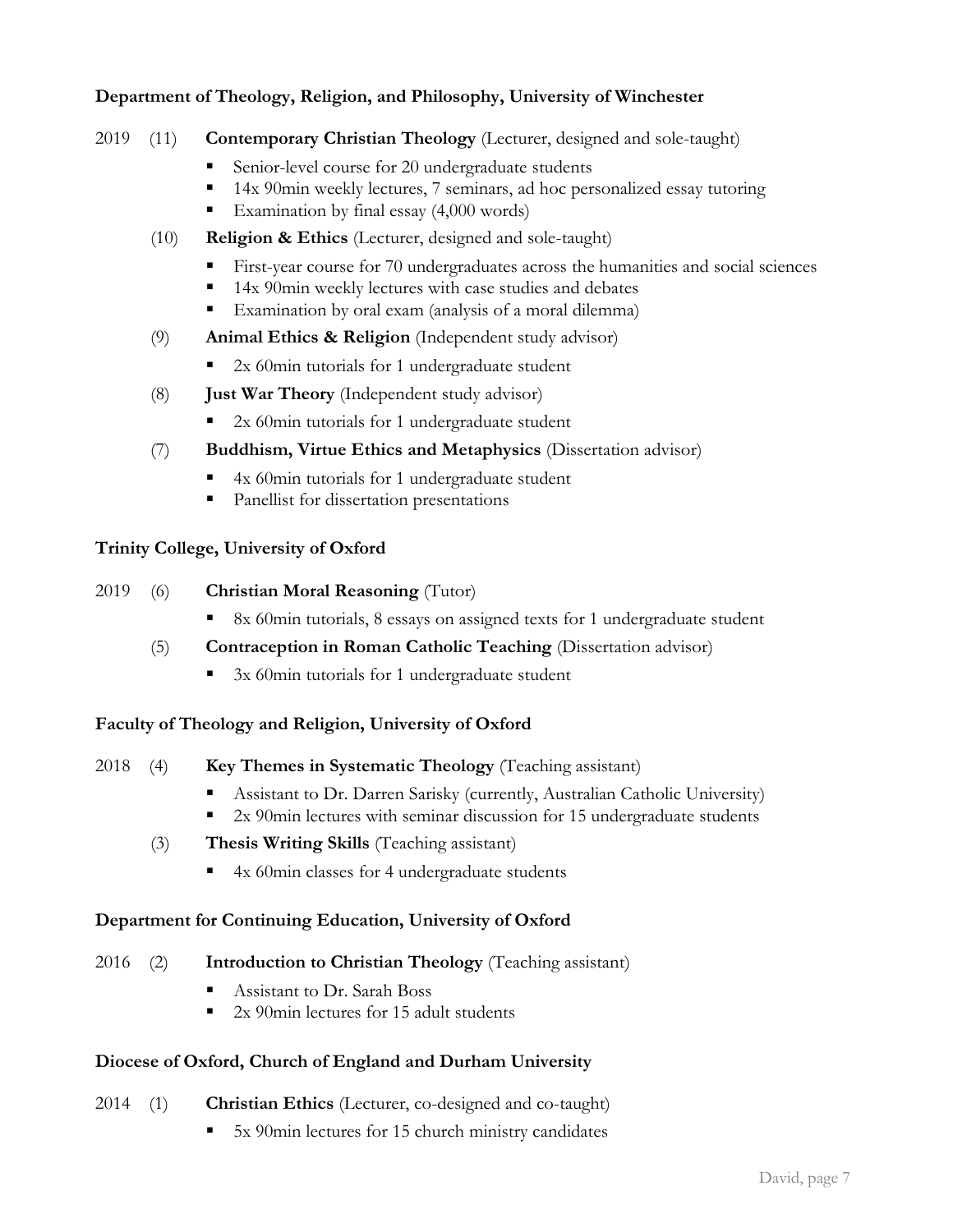## **RESEARCH EXPERIENCE**

| $2020 - Pres$ | <b>Research Fellow, Virtues &amp; Vocations research group</b> |
|---------------|----------------------------------------------------------------|
|---------------|----------------------------------------------------------------|

- Research lead for virtue in the financial services and technology sectors
- Qualitative methods in social sciences (psychology): content analysis, thematic analysis, NVivo, semi-structured interviewing
- 2015–2018 **Economics Research Assistant**, McDonald Centre for Theology, Ethics & Public Life
	- **EXECUTE:** Literature review of empirical studies on UK income and wealth inequality
	- Enrolment at the London School of Economics (2016): Capitalism, Democracy and Equality, final mark: A

#### **SERVICE TO THE PROFESSION**

| 2022          | <b>Submission Reviewer, Annual Conference of the Society for Business Ethics</b>         |
|---------------|------------------------------------------------------------------------------------------|
| $2022 - Pres$ | <b>Editorial Advisory Board Member, Journal of Christian Legal Thought</b>               |
| $2021 - Pres$ | <b>Journal Manuscript Reviewer</b> , Religions                                           |
| $2021 - Pres$ | <b>College Advisor</b> , taught masters students, Blackfriars Hall, University of Oxford |
| $2015 - Pres$ | Admissions Panellist, Goldman Sachs 10,000 Small Businesses UK, Oxford Saïd              |
| 2015–2016     | <b>Treasurer</b> , Graduate Theological Society, University of Oxford                    |

## **OTHER PROFESSIONAL EXPERIENCE**

| 2015–2018 | <b>Junior Dean, Blackfriars Hall</b><br>University of Oxford                                                                                 |
|-----------|----------------------------------------------------------------------------------------------------------------------------------------------|
| 2013–2016 | <b>Events Manager,</b> The Power Shift Forum for Women in the World Economy<br>University of Oxford and Georgetown University                |
| 2013      | <b>Education Reform Fellow, Parent and Community Engagement</b><br>Center City Public Charter Schools and Education Pioneers, Washington, DC |
| 2011–2013 | <b>Humanities Teacher, Latin, Medieval History, English, New Testament</b><br>Trinity School at Meadowview, Falls Church, VA                 |

## **RESEARCH GRANTS**

| 2022 | Hayek Fund for Scholars, Institute for Humane Studies                              |
|------|------------------------------------------------------------------------------------|
|      | • Project name: 'Religion, Asylums, and Contested Freedoms during the Second Great |
|      | Awakening: The Collected Works of Elizabeth T. Stone', with Mark W. Lee            |